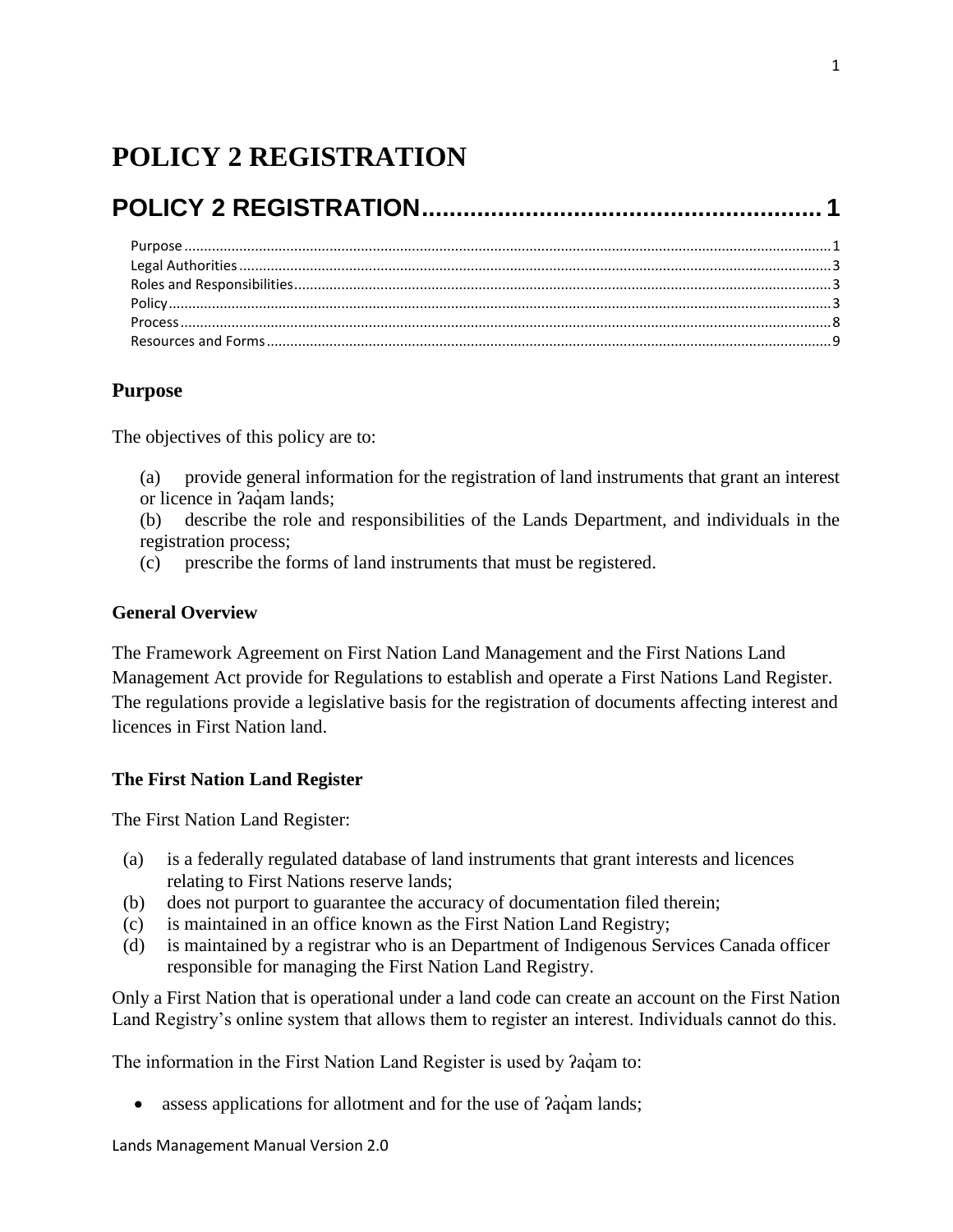- confirm a registered interest before issuing a certificates of possession; and
- assist members in determining whether an interest they purport to have is registered and what that interest includes.

There is no guarantee that a document that is registered in the First Nation Land Register is legally valid or effective, or that all documents affecting an interest in ʔaq̓am lands have been submitted for registration.

An interest or licence in ʔaq̓ am lands created or granted after the *ʔaq̓am Amended Land Code* came into effect, is not enforceable unless it is registered or recorded in the First Nation Land Register, in accordance with the *First Nations Land Registry Regulations.*

# **Benefits and Effect of Registration**

The benefits of registering an interest in  $2a\ddot{a}$  am lands in the First Nation Land Register include:

- I. Courts can enforce a land instrument if it is registered<sup>1</sup>;
- II. having a record of transactions and uses of  $2aq<sub>am</sub>$  lands to allow  $2aq<sub>am</sub>$  to track transactions;
- III. the documentation of priority of interests;
- IV. providing a history of transactions and interests granted on a parcel of land;
- V. Helping to secure and protect the legal rights of individuals who have, or may acquire, an interest or licence in or to *Pagam lands*;
- VI. Establish rules to determine priority among and between registered or unregistered interests documents;
- VII. A registered instrument has priority over an unregistered instrument;
- VIII. Instruments registered in the Indian Lands Registry system before the Regulations came into force have priority over instruments registered after these Regulations came into force.

| <b>Type</b>                      | <b>Description</b>                                                        |  |  |
|----------------------------------|---------------------------------------------------------------------------|--|--|
| Individual(s)                    | A First Nation's member's interests.                                      |  |  |
|                                  | Residential rental agreements, leases or subleases. Could be commercial   |  |  |
|                                  | leases where third party has been granted use by Individual interest      |  |  |
|                                  | holder.                                                                   |  |  |
| <b>Community</b>                 | E.g. administrative offices, community hall, daycare, schools, health     |  |  |
|                                  | centre, public works facility, band owned housing, wildlife (protected or |  |  |
|                                  | conservation areas), water/sewage treatment plant, cemetery.              |  |  |
| <b>Natural Resources</b>         | E.g. timber cutting, gravel extraction.                                   |  |  |
| <b>Traditional/Custom/Family</b> | An original allocation or compounded heirs.                               |  |  |
| Holding                          |                                                                           |  |  |
| <b>Third Party</b>               | E.g. Commercial/retail space, offices rented to third party institutions, |  |  |
|                                  | churches, healing lodges etc.                                             |  |  |
| <b>Easement/Right of Way</b>     | E.g. Utility roads                                                        |  |  |

**Table 2.1** Registerable Interest Examples

 $\overline{\phantom{a}}$  $1$  The Courts are required to take Land Code as the law meaning that without registration no land instrument will be enforced by the courts.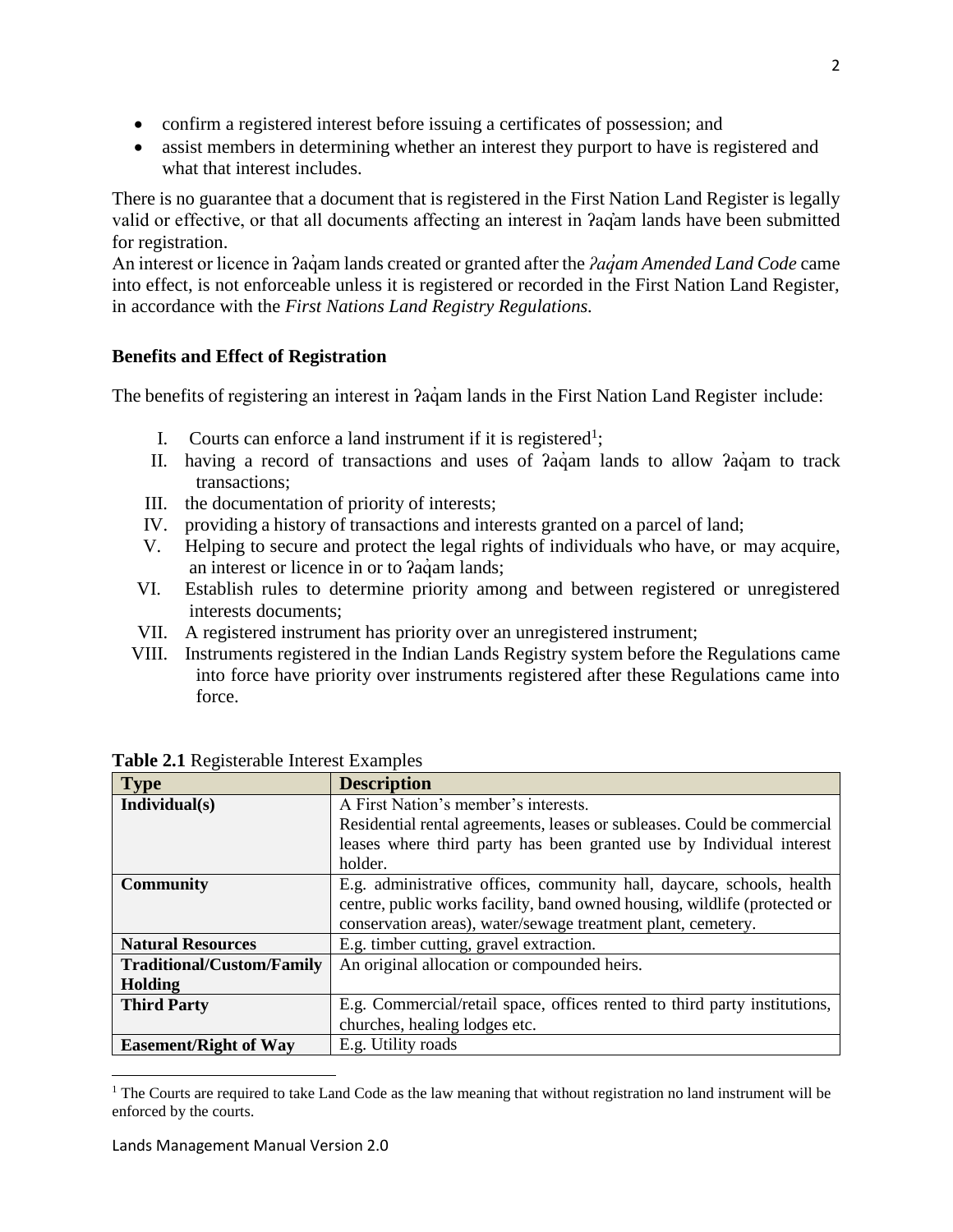<span id="page-2-0"></span>Information taken from the LABRC Unregistered Interests Workshop

# **Legal Authorities**

The relevant legal authorities are:

- (a) section 25 of the *[First Nations Land Management Act](https://laws-lois.justice.gc.ca/eng/acts/F-11.8/)*;
- (b) sections 8.2, 16.9, 26.2, 29.1 to 29.6, 34.9 and 36.1 to 36.4 of the *ʔaq̓am Amended Land Code*; and
- (c) the *[First Nations Land Registry Regulations](https://laws-lois.justice.gc.ca/eng/regulations/SOR-2007-231/FullText.html)*.

## <span id="page-2-1"></span>**Roles and Responsibilities**

### *Role of Council*

See Policy 1 Regarding Council Role, and *Pagam Amended Land Code Section 29.2(c)* 

## *Role of the Lands Department*

The Lands Department is responsible for the following taken in part from the ʔaq̓am Amended Land Code S.29.2, in addition to what is generally stated in Policy 1:

(a) developing forms of land instruments for use in registering or recording interests or licences in the First Nation Land Register if it is deemed necessary and advisable by the Lands Department;

(b) processing applications for the registration or recording of land instruments and documents that relate to interests or licences in *?aqam lands in the First Nation Land Register*;

(c) maintaining and protecting records in relation to ʔaq̓ am lands in the Lands Department files;

#### *Role of the Lands Committee*

See Policy 1 for general responsibilities.

### <span id="page-2-2"></span>**Policy**

#### **Enforceability of Registered Interests**

An interest or licence in *?aq*uam lands created or granted after the *Amended ?aquam Land Code* comes into effect, is not enforceable unless:

- (a) It is registered in the First Nation Land Register; or
- (b) It is a residential tenancy agreement.

#### **Registration of Consent or Approval**

No land instrument that requires the consent of Council, approval of the  $\hat{a}$  agam Lands Department, or approval of Members at a Meeting of Members or in a Ratification Vote may be registered or recorded in the First Nation Land Register unless a certified copy of the document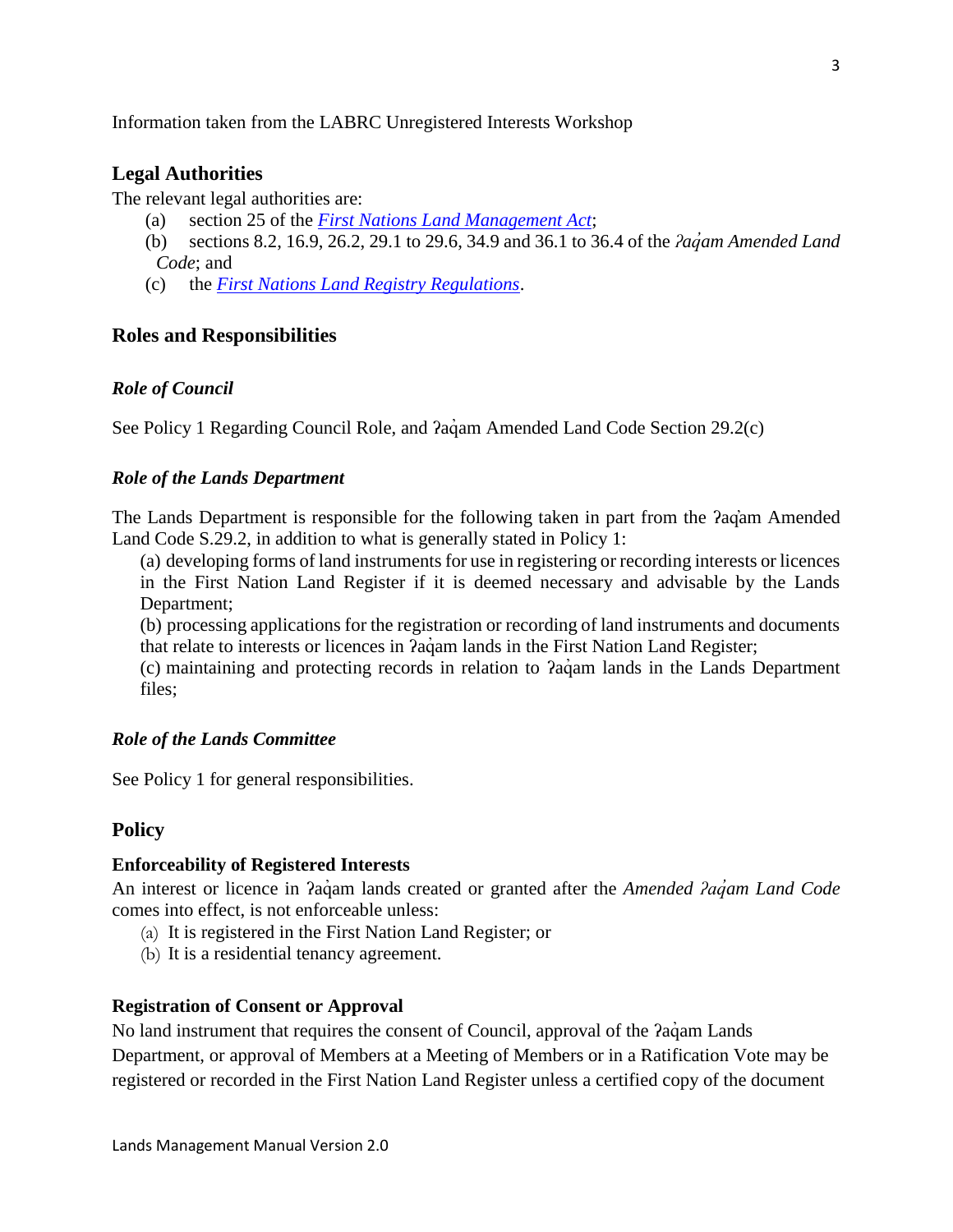that records the consent or approval is attached to the land instrument (per section 29.4  $2$ a $\dot{q}$ am Amended Land Code).

| Land Transaction Purpose                                                   | Minimum Description Requirement note 1, 2           |  |
|----------------------------------------------------------------------------|-----------------------------------------------------|--|
| <b>I ADDITIONS TO RESERVE</b>                                              | Provincial Plan recorded in CLSR                    |  |
| II BAND VOTE FOR DESIGNATION                                               | Explanatory Plan (Administrative Plan)              |  |
| III DISPOSITION OF RESERVE note 3                                          |                                                     |  |
| a) Surrender of Parcel                                                     | Plan of Survey (Official Plan)                      |  |
| b) Highway / Right of Way Transfer note 4                                  | Plan of Survey (Official Plan)                      |  |
| <b>IV EXCLUSIVE USE</b>                                                    |                                                     |  |
| a) Allotment of land note 5                                                | Plan of Survey (Administrative Plan)                |  |
| b) Lease of land for longer than 10 years<br>note 6                        | Plan of Survey (Administrative Plan)                |  |
| c) Lease of building unit for longer than 10<br>years                      | Plan of Building Unit(s) (Administrative Plan)      |  |
| d) Lease of land for 10 years or less note 7                               | Explanatory Plan (Administrative Plan)              |  |
| e) Lease of building unit for 10 years or less                             | <b>Textual Description</b>                          |  |
| f) Interest in Airspace                                                    | Plan of Airspace Parcel(s) (Administrative<br>Plan) |  |
| V NON-EXCLUSIVE USE                                                        |                                                     |  |
| a) Permit or License <sup>note 7</sup>                                     | Explanatory Plan (Administrative Plan)              |  |
| b) Utility Permit over unencumbered lands                                  | <b>Textual Description</b>                          |  |
| c) Utility Permit over encumbered lands                                    | Explanatory Plan (Administrative Plan)              |  |
| d) Access Agreement (Access Right of Way)<br>over Allotted or Leased lands | <b>Textual Description</b>                          |  |
| e) Agricultural Permits                                                    | Land Use Area Plan (Administrative Plan)            |  |

# **Table 2.2** Guideline for Minimum Land Description Requirements

**Source:** Interdepartmental Letter of Agreement related to the Cooperation in the Area of Surveys and the Specifications for Descriptions of Land for Transactions on Reserve Lands 2014.

# **Requirements for Documents That Are Submitted for Registration**

A document that is submitted for registration must, per the *First Nations Land Registry Regulations*: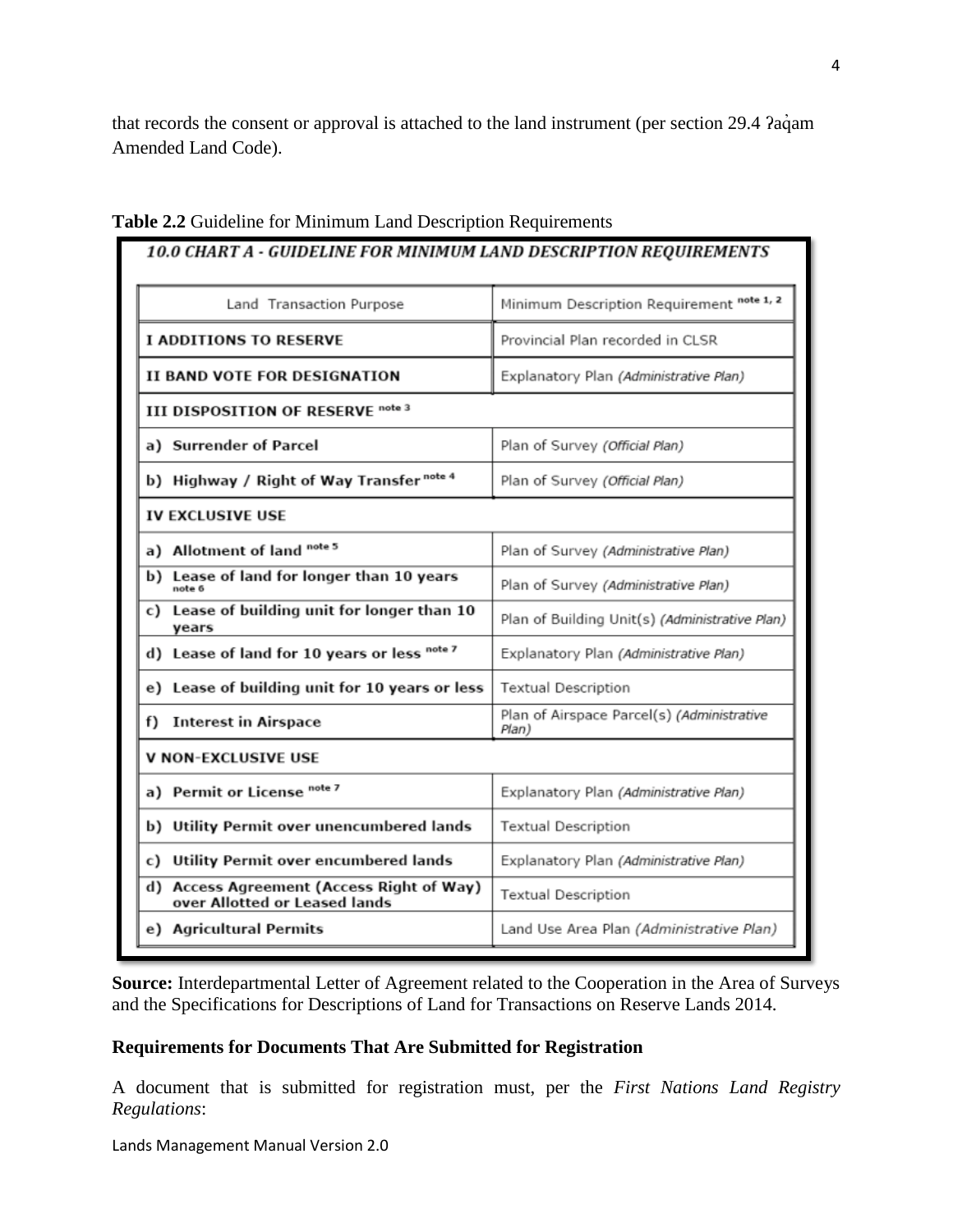(a) show the date it was executed;

(b) be executed and be witnessed by at least one other person who has attained the age of majority;

(c) identify each party to the transaction;

(d) identify the nature of the right or interest to be registered;

(e) provide the name of ʔaq̓ am, the name of the ʔaq̓am lands and lot number if any associated with the transfer:

(f) contain a legal land description that consists exclusively of a reference to one or more complete parcels on a registration plan or official plan, if it grants:

(i) an interest or licence in ʔaq̓am lands to a person who is not a member of ʔaq̓ am for a term of ten (10) or more years;

(ii) a strata title, a condominium interest or any similar interest or right;

(iii) an allotment to a member;

(iv) a transfer of an allotment;

(v) the expropriation of an interest in ʔaq̓ am lands; or

(vi) an easement;

 $(g)$  if the transaction to which the document relates is the original grant of a lease, licence, permit or easement, be accompanied by an original Band Council Resolution from Council consenting to the transaction; and

(h) be accompanied by a list of, and copies of, any supporting documents accompanying the document being submitted for registration or recording.

## **Do Documents Being Submitted for Registration Have to be Original?**

In general, documents that are submitted for registration must be originals. However, the following documents may be submitted instead of an original document:

(a) a copy of a judgement or court order, certified by the court;

(b) a copy of a document registered in a provincial registry or land titles system, certified by the appropriate provincial registrar;

(c) a copy of a death certificate, marriage certificate, name change certificate, power of attorney, will, approval or probate of will, or appointment of administrator, certified by the person who has custody of the original (certified by an appointed commissioner for taking affidavits);

(d) a copy of a certificate of amalgamation or change of name of a corporation, certified by the agency responsible for recording the amalgamation or change of name;

(e) a copy of a document issued by ʔaq̓am, that is certified by the person who has custody of the original.

A copy of a document is considered certified when it is signed and dated along with a statement by the person signing it declaring that the document is a copy of the original document.

#### **Allotment**

Where Council grants an allotment, the following documents must be registered in the First Nation Land Register: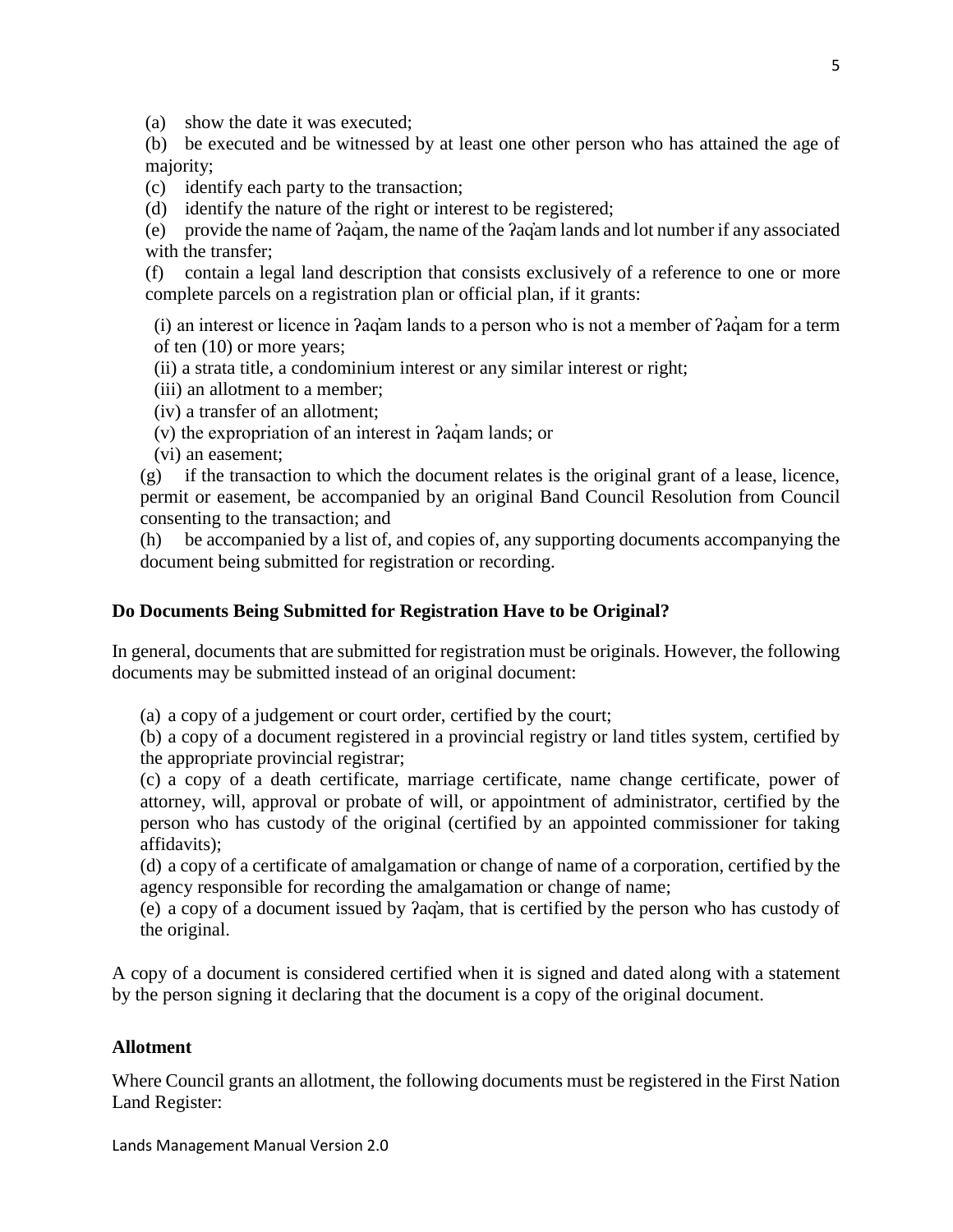- (a) the Band Council Resolution that approves the allotment; and
- (b) the Form 3-1-02: Allotment to Member.

#### **Transfer of an Allotment**

Where an allotment of  $2aq<sub>am</sub>$  lands is being transferred from one member to another, the following documents must be registered in the First Nation Land Register:

If the transfer of the allotment is by an agreement between two (2) members who are both living at the time of the transfer:

- (i) Form 3-2-01: Transfer of Interest in Allotment, with the consideration section of that form whited or blacked out; and
- (ii) if the transferor has a spouse or common-law partner, Form 3-2-03: Consent of Spouse;

If the transfer of the allotment is pursuant to a testamentary disposition or succession:

(i) Form 3-2-01: Transfer of Interest in Allotment;

(ii) a legal document or court order that proves the person executing the transfer is the person stated in section 36.1 or 36.2 of the *ʔaq̓am Amended Land Code*, and

If the transferor (the deceased member) had a spouse or common-law partner, Form 3-2-03: Consent of Spouse;

If the transfer of allotment is executed by a personal representative of the transferor and the transferor is allegedly mentally incompetent:

(i) Form 3-2-01: Transfer of Interest in Allotment, with the consideration section of that form whited or blacked out; and

(ii) a legal document from the Minister, or a court order, that proves the person executing the document is the person stated in section 36.3 of the *ʔaq̓am Amended Land Code*;

If the transfer of allotment is executed by a personal representative of the transferor and the transferor is not allegedly mentally incompetent:

(i) Form 3-2-01: Transfer of Interest in Allotment, with the consideration section of that form whited or blacked out, and

(ii) a legal document or court order that proves the person executing the document is the transferor's power of attorney;

If the transfer of the allotment is pursuant to either subsection 50(2) or 50(3) of the *Indian Act*: (i) Form 3-2-01: Transfer of Interest in Allotment, with the consideration section of that form whited or blacked out; and

(ii) Form 3-2-02: Declaration of Superintendent, with the consideration section of that form whited or blacked out.

#### **Lease, Permit, Licence, Easement or Right-of-way in an Allotment**

Where a member grants a lease, permit, licence, easement or right-of-way in their allotment, the following documents must be registered in the First Nation Land Register:

(a) Form 2-1-01: Registration of Interest;

(b) the original lease, permit, licence, easement or right-of-way; and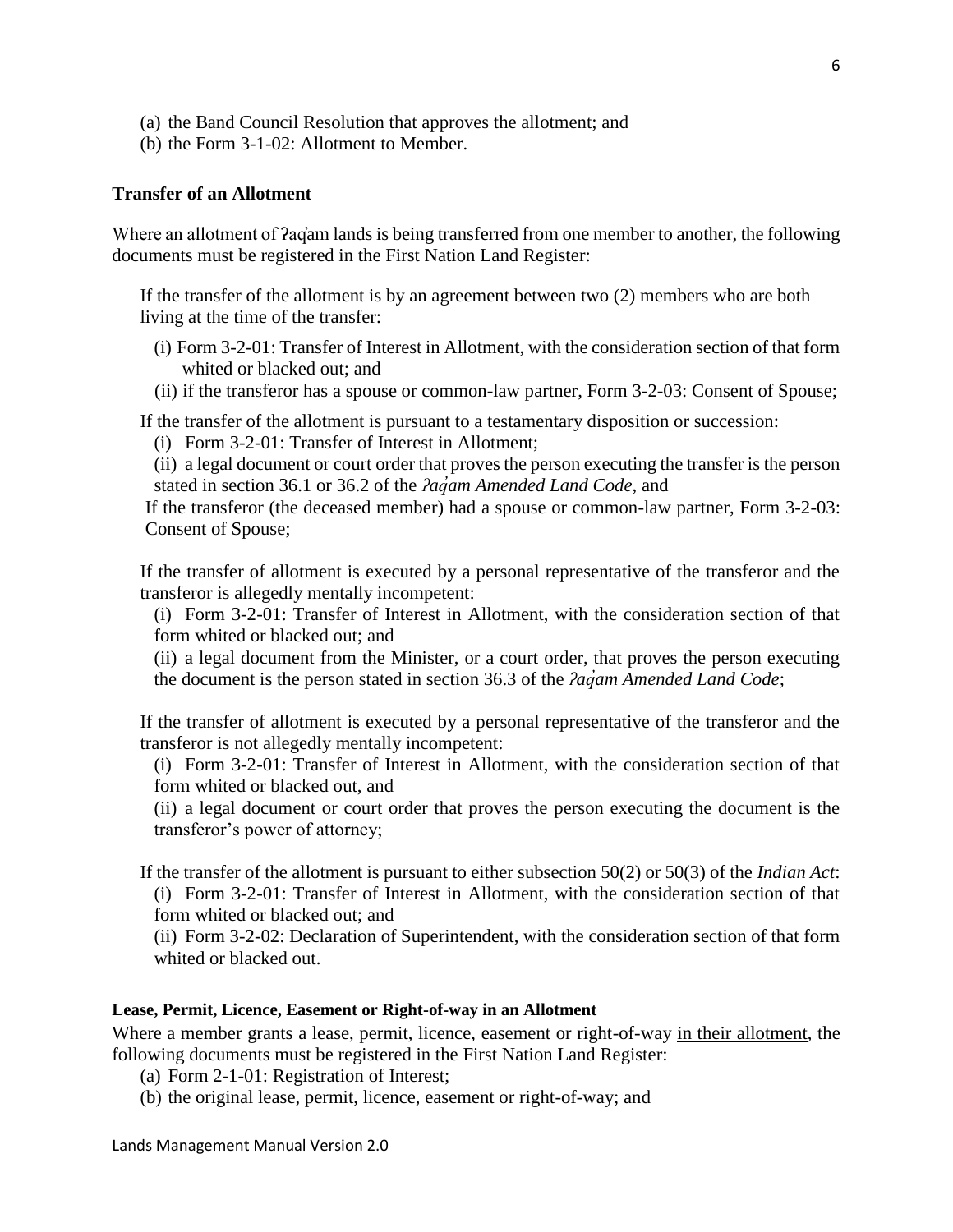(c) where the lease, permit, licence, easement or right-of-way that is granted will involve the development on a cultural heritage site, an original, certified copy of the results from the ratification vote that approved of the lease, permit, licence, easement or right-of-way.

### **Lease, Permit, Licence, Easement or Right-of-way in ʔaq̓am Community Lands**

Where Council has granted a lease, permit, licence, easement or right-of-way in *fag*am community lands, the following documents must be registered in the First Nation Land Register:

(a) the Band Council Resolution that approves the lease, permit, licence, easement or right-ofway;

(b) the lease, permit, licence, easement or right-of-way; and

(c) where the lease, permit, licence, easement or right-of-way that is granted will involve the development of a cultural heritage site, a certified copy of the results from the ratification vote that approved of the lease, permit, licence, easement or right-of-way.

## **Cancelled Allotment, Lease, Licence, Permit or Right-of-Way in ʔaq̓am Community Lands**

Where Council cancels an allotment, lease, licence, permit or right-of-way in *fagam* community lands, the following documents must be registered in the First Nation Land Register:

(a) if the licence, permit or right-of-way is cancelled at the request of a licensee, permittee or grantee:

(i) the Band Council Resolution consenting to the cancellation; and

(ii) Form 6-1-03: Certificate of Cancellation of a Licence, Permit or Right-of-Way;

(b) if the lease, licence, permit or right-of-way is cancelled by Council because the interest holder failed to comply with the terms of their lease, licence, permit or right-of-way, the notice of cancellation;

(c) if an allotment is cancelled because Council has determined that it was issued in error, by mistake or by fraud:

- (i) Form 6-1-01: Cancellation of Allotment; and
- (ii) if a new allotment was granted to remedy the error or mistake:
	- (A)the Band Council Resolution granting the corrected allotment, and
	- (B) the newly issued Form 3-1-02: Allotment to Member;

(d) if a lease, licence, permit or right-of-way is amended because Council has determined that it was issued in error, or by mistake, the amended lease, licence, permit or right-of-way; and (e) if the lease, licence, permit, easement or right-of-way in ʔaq̓ am community lands is cancelled because Council has determined that it was issued by fraud, Council will provide instructions on what to register.

# **Expropriated Lands**

Where Council expropriates ʔaq̓am lands, the following documents must be registered in the First Nation Land Register:

- (a) the Band Council Resolution that approves of the expropriation document; and
- (b) the expropriation document.

#### **Voluntary Land Exchange**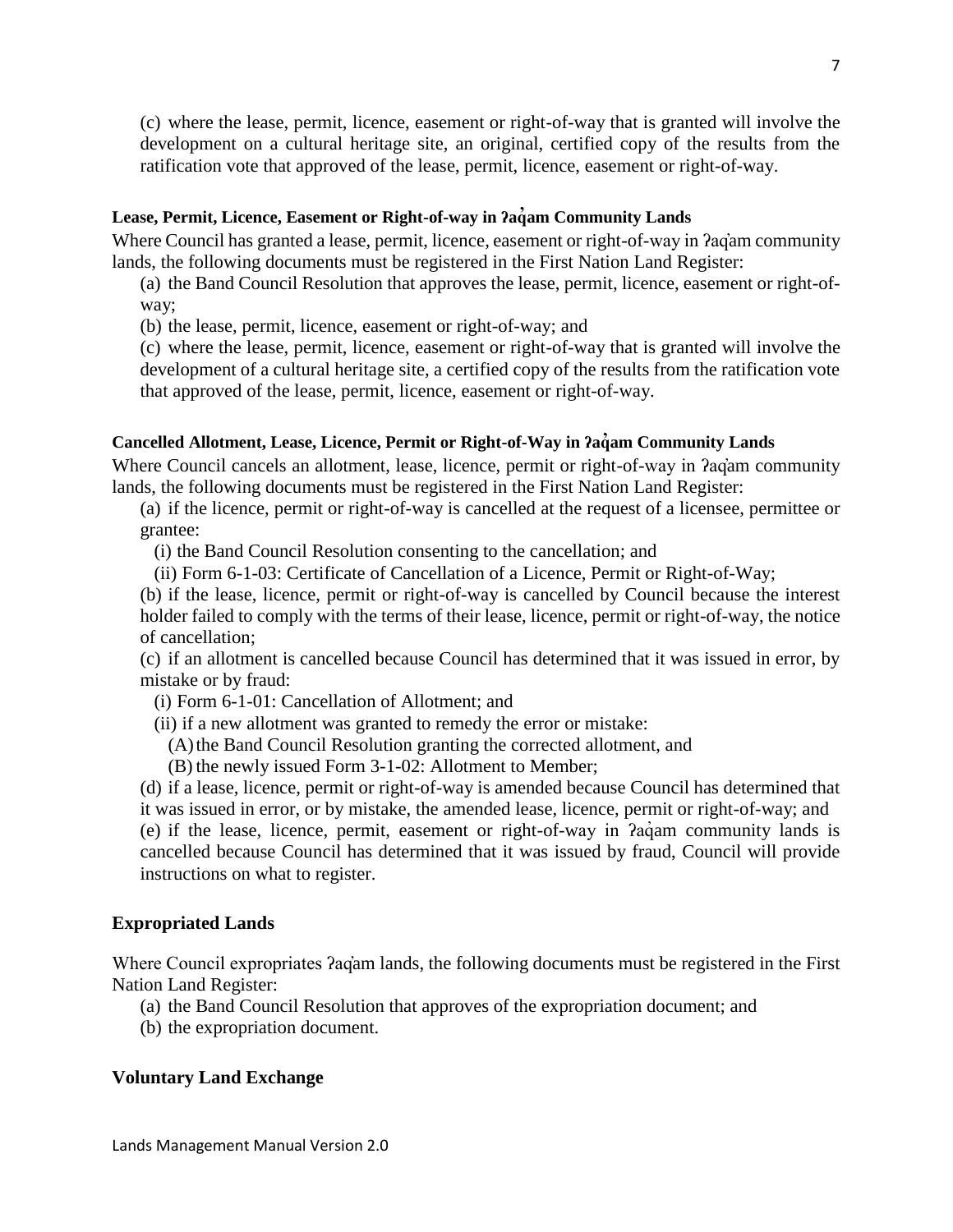Where Council voluntarily exchanges *?ag*'am lands as part of an addition to reserve process, the following documents must be registered in the First Nation Land Register:

(a) the land exchange agreement; and

(b) a certified copy of the results from the ratification vote that approved of the land exchange agreement.

# **Laws**

Where a new or amended law is enacted, the new or amended law must be registered in the First Nation Land Register.

# **Effect of Submitting for Registration**

The submission of a land instrument for registration in the First Nation Land Register does not imply that the document is validly made or that it has been registered as opposed to having been recorded.

# **Effect of Registration – Creating Priority Interests**

A registered land instrument is entitled to priority over an unregistered land instrument affecting the same parcel.

Land instruments registered in the First Nation Land Register that affect the same parcel of land have priority according to the time and date of the registration of the land instruments evidencing those interests or licences and not according to the time and date that the documents were executed.

# **When Registration is Refused by the Registrar**

Any land instrument that the registrar refuses to register or record should be corrected and resubmitted for registration as quickly as possible.

# <span id="page-7-0"></span>**Process**

In general, the processes for the registration of land instruments that grant interests and licences relating to *Pagam lands are set out in the First Nations Land Registry Regulations.* 

# **Who is Responsible for Submitting a Document for Registration?**

The Lands Department is responsible for ensuring that the following documents are submitted for registration in the First Nation Land Register, in accordance with the *First Nations Land Registry Regulations*:

(a) Except residential tenancy agreements, any interest or licence in *Paciam lands that Paciam* is a party to;

- (b) an interest or licence in *Pagam* community lands granted by *Pagam*;
- (c) the transfer or assignment of an interest or licence in  $a$ <sup>a</sup> am community lands that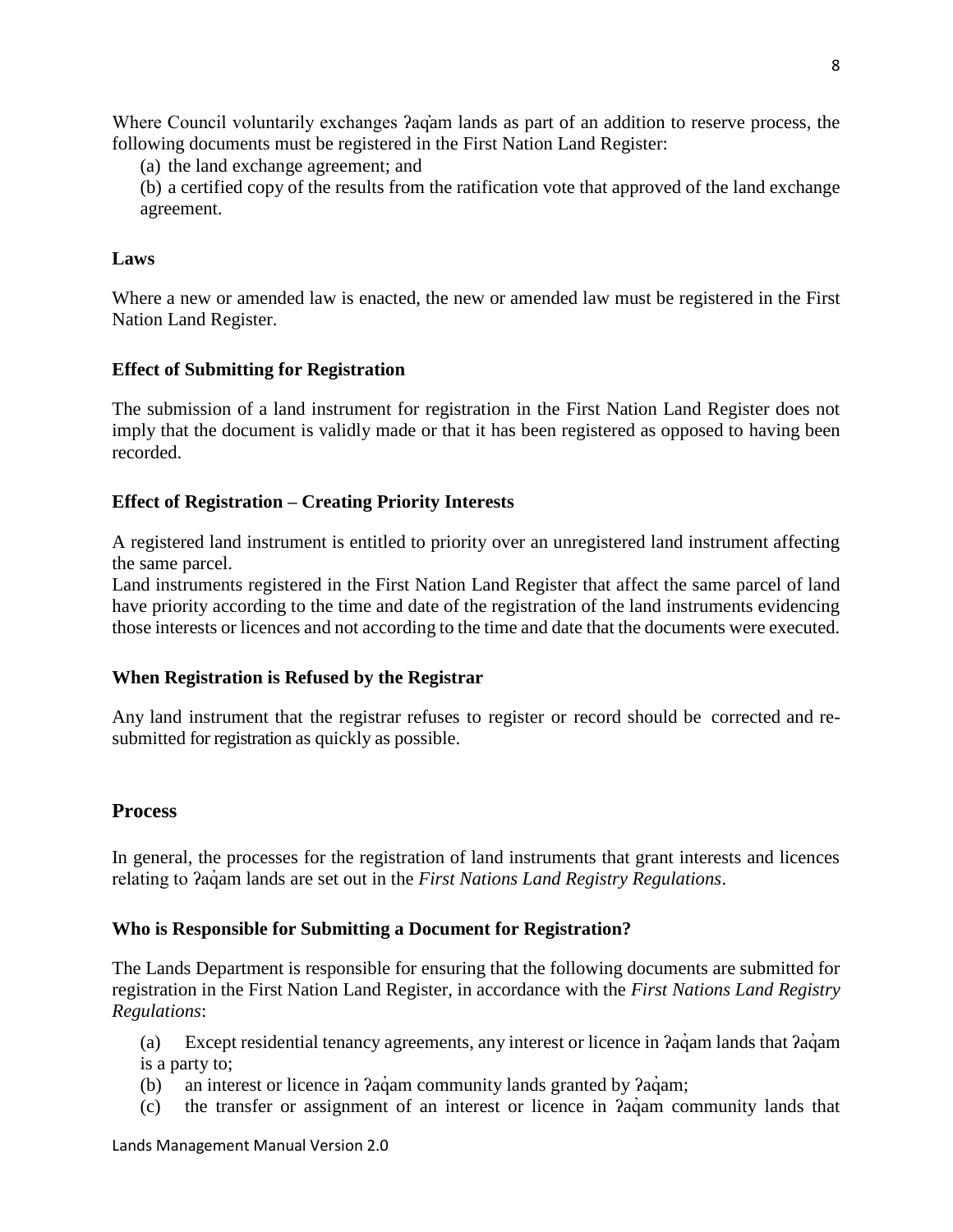Council consents to;

(d) a completed application for registration of an interest or licence in ʔaq̓am lands received by the Lands Department;

(e) a copy of the *ʔaq̓am Amended Land Code* and any amendments to the *ʔaq̓am Amended Land Code*; and

(f) any law made pursuant to the *ʔaq̓am Amended Land Code*.

Where a member decides to transfer their allotment, or grant a lease, licence, permit, easement or right-of-way in or to their allotment, **it is the responsibility of the parties to that transaction to provide the Lands Department with all forms that are required to be registered under this policy**, and then the Lands Department is responsible for registering that land instrument in the First Nation Land Register, in accordance with the *First Nations Land Registry Regulations*.

### **Arranging with the Lands Department to Register an Interest or Licence**

The Lands Department will make itself available, by appointment and between the hours of 8:30am and 4:30pm on regular business days, to receive applications for the registration of a land instrument in the First Nation Land Register.

Where a person asks the Lands Department, without an appointment, to register a land instrument that relates to an allotment, the Lands Department must:

(a) provide that member with:

(i) if the person wants to register the transfer of an allotment:

- a copy of this policy;
- a copy of Policy 3-2: Transferring Allotments; and
- any forms required for the registration of their specific allotment transfer;

(ii) if the person wants to register a lease, licence, permit, easement or other interest in an allotment:

(A) a copy of this policy;

(B) a copy of Policy 4&5: Leases, Licences, Permits and Easements Over Land Held Under an Allotment; and

(C) Form 2-1-01: Registration of Interest; and

(b) set a time to meet with that member to receive all relevant documents and register their land instrument.

Where the Lands Department receives all relevant documentation required for the registration of a land instrument related to allotted lands, the Lands Department must as soon as practical:

(a) register the land instrument in the First Nation Land Register in accordance with the First Nation Lands Registry Regulations; and

(b) send the interest holder a copy of the registration confirmation and parcel abstract report.

# <span id="page-8-0"></span>**Resources and Forms**

Further consult the following resources: *[First Nations Lands Management Act](https://laws-lois.justice.gc.ca/eng/acts/F-11.8/)*; *ʔaq̓am Amended Land Code*; *[First Nation Lands Registry Regulations](file://///aqam1/ReDir$/cfidler/Desktop/First%20Nation%20Lands%20Registry%20Regulations)*;